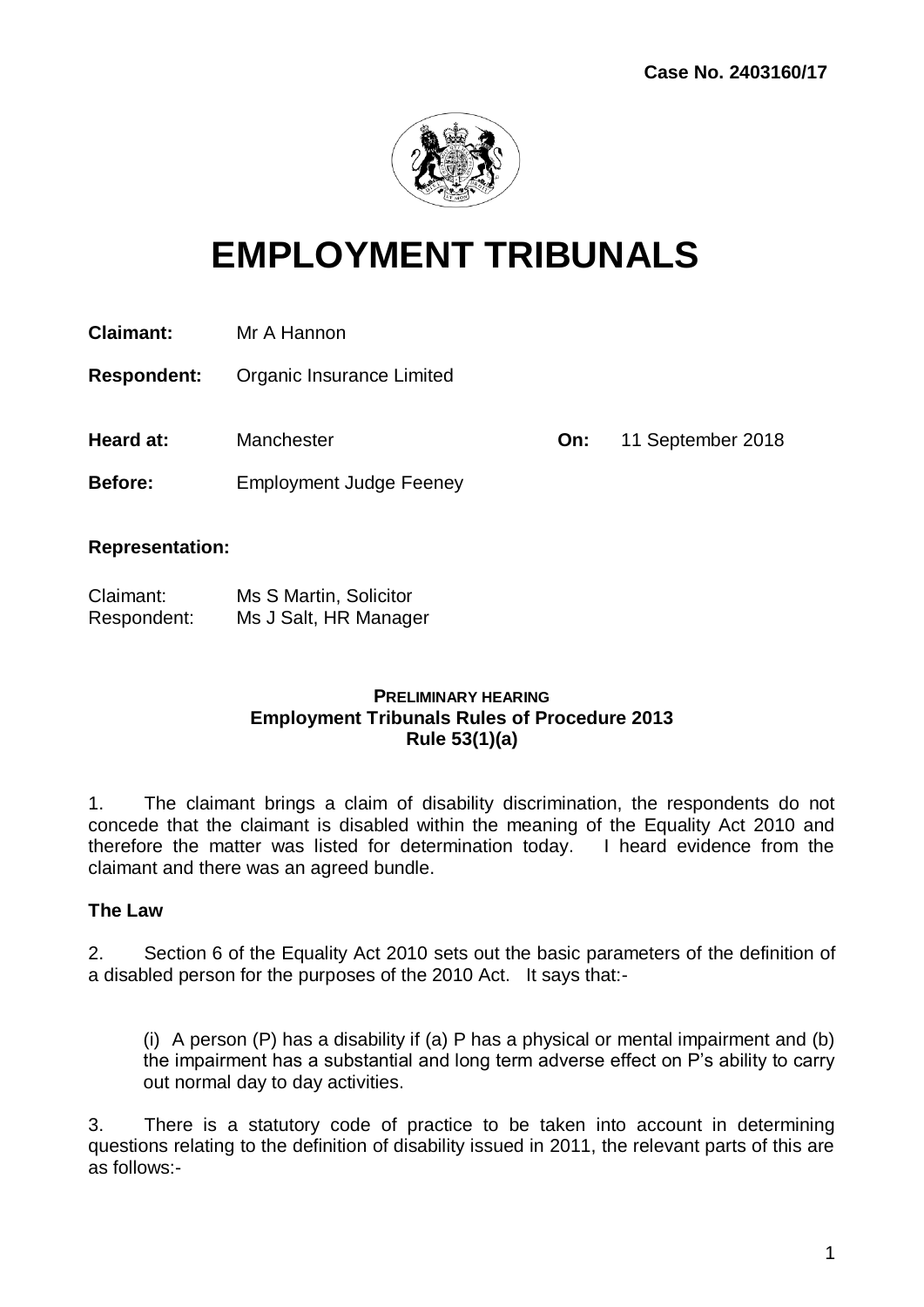A1. A person has a disability for the purpose of the Act if he or she has a physical or mental impairment and the impairment has a substantial or long term adverse effect on his or her ability to carry out normal day to day activities.

A2. This means that in general:-

- The person must have an impairment that is either physical or mental (see paragraphs A3 to A8).
- The impairment must have the adverse effects which are substantial (See Section B.
- The substantial adverse effects must be long term, See Section C; and
- The long term substantial effects must be effects on normal day to day activities, see Section D.

4. Whilst it is not necessary for the cause of the impairment to be established the effects that are experienced must arise from the physical or mental impairment. B1 concerns the substantial adverse effect requirement and defines it as follows "a substantial effect is one which is more than minor or trivial". The following matters should be taken into account, the time taken to carry out an activity, the way in which the activity is carried out and the cumulative effects of that impairment and how far a person can be reasonably expected to modify his or her behaviour with coping and avoidance strategies to prevent or reduce the effects of an impairment on normal day to day activities. The effects of the environment should be taken into account and in relation to the effects of treatment that should be discounted and includes therapies as well as drugs.

5. Section C. In respect of long term the meaning of long term is set out at C1. The act states:-

"The Act states that for the purposes of deciding whether a person is disabled a long term effect of an impairment is:-

- which has lasted for at least twelve months or
- whether the total period for which is lasts from time from the first onset is likely to be at least twelve months or
- which is likely to last for the rest of the life of the person affected.

6. Section D addresses normal day to day activities. This is no longer defined as is explained in Section D2 but general day to day activities are seen as shopping, reading, writing, having a conversation, using the telephone, watching television, getting washed and dressed, preparing and eating food, carrying out household tasks, walking and travelling by various forms of transport and taking part in social activities. It can include general work-related activities, study and education related activities, interacting with colleagues, following instructions, using a computer, driving, carrying out interviews, preparing written documents, keeping to a timetable or shift pattern. They did not include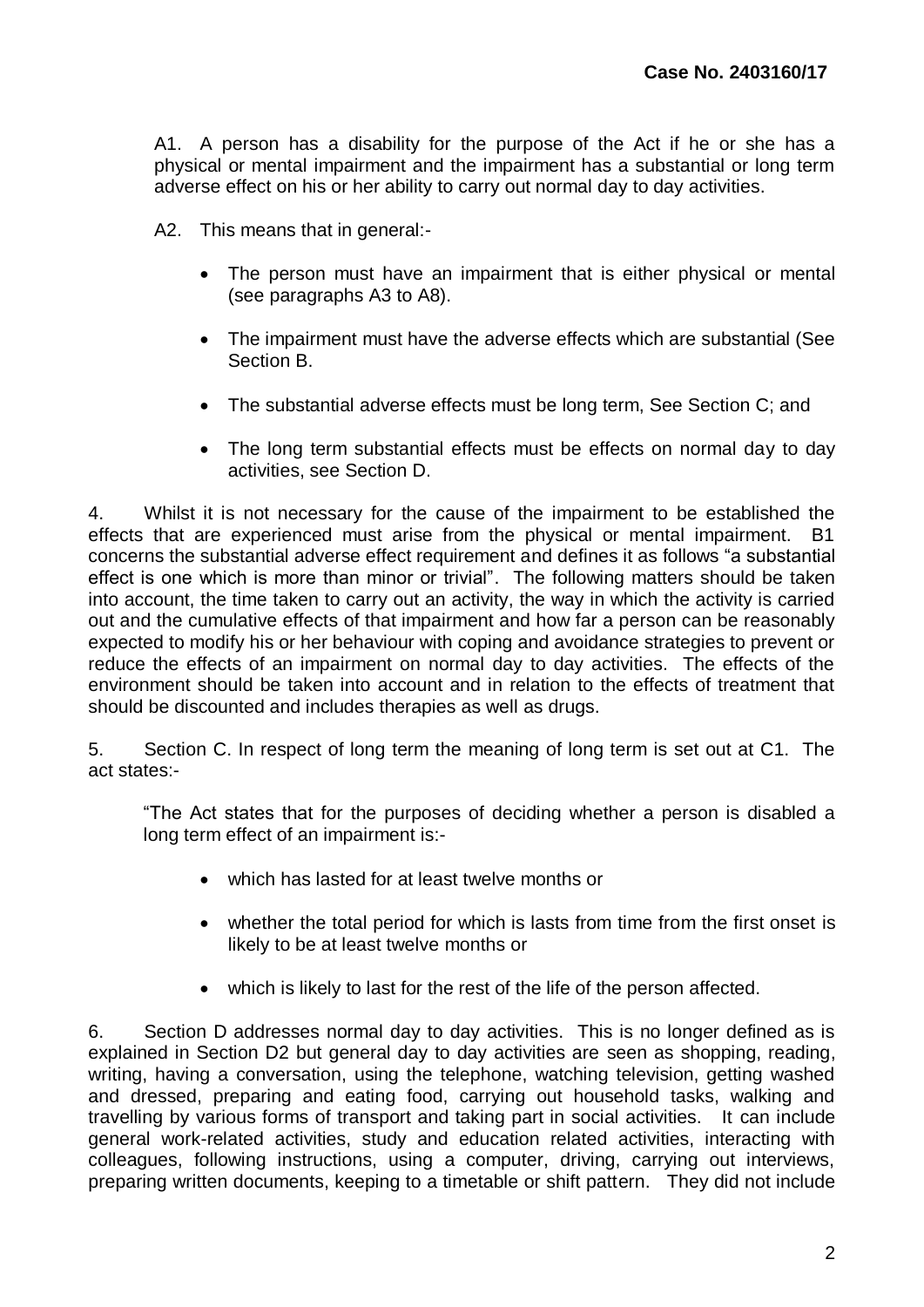activities which are normal for a particular person or a small group of people however it is not necessarily which is carried out by the majority of people.

7. D17 states that some impairments may have an adverse impact on the ability of the person to carry out normal day to day communication activities, for example, they may adversely affect whether a person is able to speak clearly at a normal pace and rhythm and to understand someone else speaking normally in the persons native language. Some impairments could have an adverse effect on a person's ability to understand human non-factual information and non-verbal communication such as body language and facial expressions. Account should be taken of how such factors can have an adverse effect on normal day to day activities. Examples given of a man with Asperger's Syndrome finds it hard to understand non-verbal communication such as facial expressions and non- factual communication such as jokes, he takes everything said very literally.

8. D19 says a person's impairment may adversely affect the ability to carry out normal day to day activities that involve aspects such as remembering to do things, organising their thoughts, planning a course of action and carrying it out, taking new knowledge and understanding spoken or written information. This includes considering whether the person has cognitive difficulties or learns to do things significantly more slowly than a person who does not have an impairment.

9. In the case of Morgan -v- Staffordshire University 2002 EAT useful guidance was given in respect of mental impairment such as relied on here, even though this was originally in relation to the Disability Discrimination Act 2005 including as follows:-

"Tribunals are unlikely to be satisfied of the existence of a mental impairment in the absence of suitable expert evidence, however this does not mean that a full Consultant Psychiatrist's report is needed in every case, there will be many case where the illness is sufficiently marked for the claimant's GP to prove it, whoever deposes it will be proven for the specific requirements of a legislation to be drawn to that person's attention. If it becomes clear that despite a GP's letter or other initially available indication an impairment is to be disputed on technical medical grounds then thought will need to be given to further medical evidence. The EHRC Employment Code makes it clear that the term mental impairment is intended to cover learning disabilities".

10. In Dunham -v- Ashwood Windows 2005 where a claimant claimed a learning disability and this was contested, the evidence before the Tribunal consists of a report compiled by senior psychologists which stated D suffered from generalised borderline moderate learning difficulties.

11. The Tribunal rejected their evidence as they believed a Medical Practitioner's evidence was required, this was overturned but the EAT accepted that a claimant is unlikely to establish a mental impairment solely on the basis of "difficulties in school or because she or he is "not very bright"".

12. In respect of Autism Spectrum Disorders generally where an individual has a diagnosis of Asperger's Syndrome or Autism they will be found to be disabled.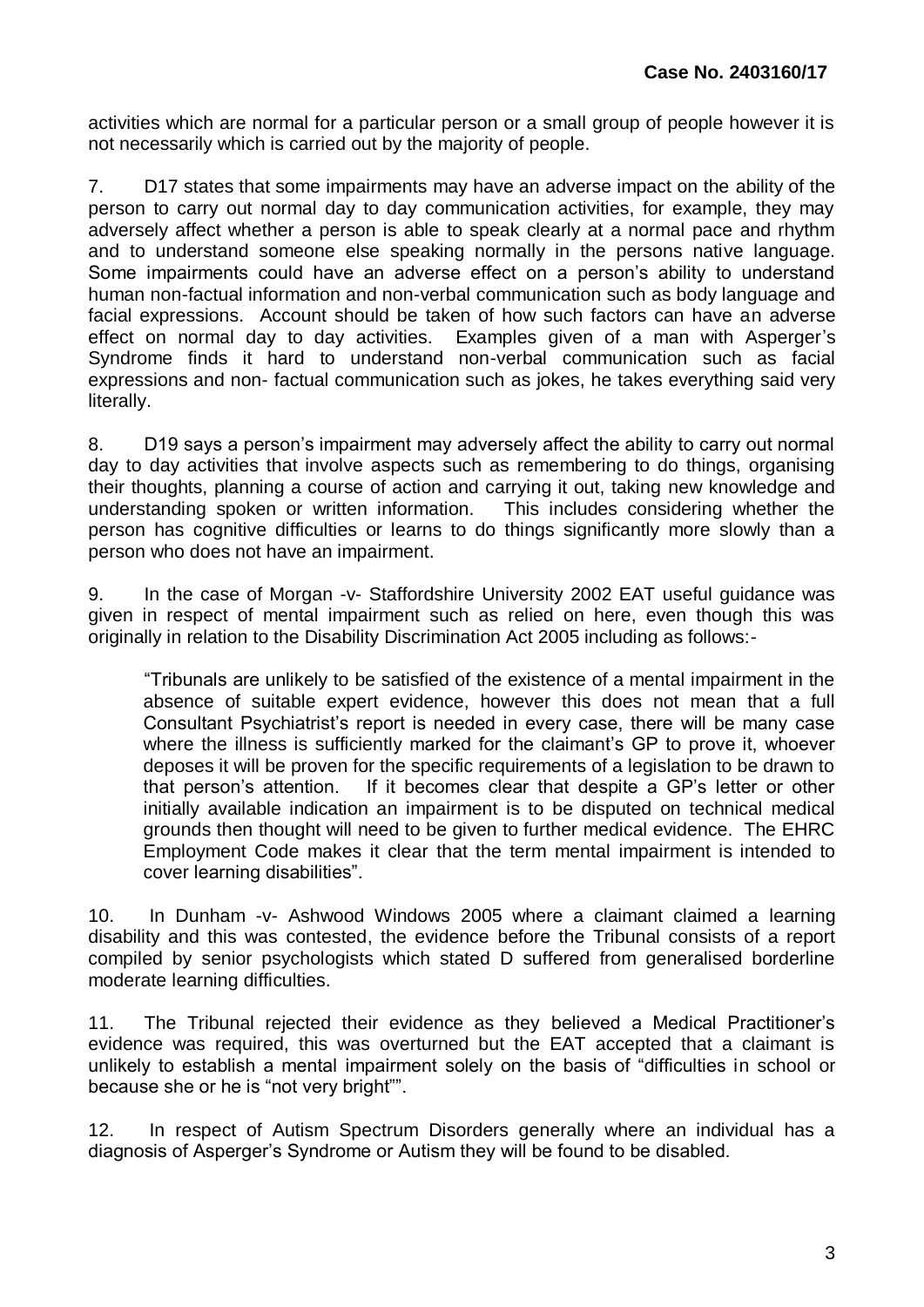# **Evidence**

13. The evidence in this case comprised as is usual in a disability case of a disability impact statement and medical records or reports included in the evidence of course is cross examination and re-examination. The claimant's evidence in his disability impact statement was that he was aware of having learning difficulties at secondary school, he produced a letter from his Teacher at the time although the teacher did not give evidence this did not however confirm that the claimant received any special needs treatment as it recorded his parents had declined to seek statemented status for the claimant and although moving him out of mainstream education was considered this did not happen. M

14. The claimant however stated that he was in special needs classes during school but accepted that he was not statemented and it was also recorded that he had Epilepsy from around 18 but that he had been free of this for ten years. However, in cross examination he said that he had had a seizure recently and was still on medication for Epilepsy. He said he felt his brain functioning lacked at times and needed information given to him in a clear concise and structured way. He said his brain would not retain information and he had to make notes, however he did not provide any evidence of any notes he had taken for this purpose. He stated that his partner dealt with running the household in terms of bill and finances, whilst he did cleaning, bathing their son, reading to their son, putting out the bins. He said he often forgot whether he had locked doors and windows and had to go back and check. He said he also had difficulties at time working his mobile phones and found it difficult to control his everyday emotions and had many episodes of anger, frustration, sadness and happiness, and that he lost focus easily and struggled to concentrate, particularly if he was in a noisy environment.

15. In cross examination it was put to him several times that the matters he described were not significantly different from difficulties a lot of individuals would have and that in respect of how household tasks were divided up this was simply a matter of division and that the claimant could give no examples of what would happen if he had to take responsibility for these matters, and indeed at some time must have done so himself but he did not refer to what had happened when he had had to cope by himself. Likewise, many people have difficulties with mobile phones, remembering how the computer works and checking whether doors and windows are locked, televisions turned off, irons turned off and cooker turned off.

16. It was the respondent's case there was nothing significantly out of the ordinary in respect of the matters recorded in the claimant's witness statement which was his primary evidence. There was no evidence given regarding the claimant's difficulties interacting with other individuals and I reminded his representative that re-examination was not an opportunity to add more detail into the witness statement and the claimant had had carte blanche in the witness statement to set out in full all the effects of the relied upon impairment.

# **Documentary Evidence**

17. The claimant relied on an entry in his doctors notes from September 2016 which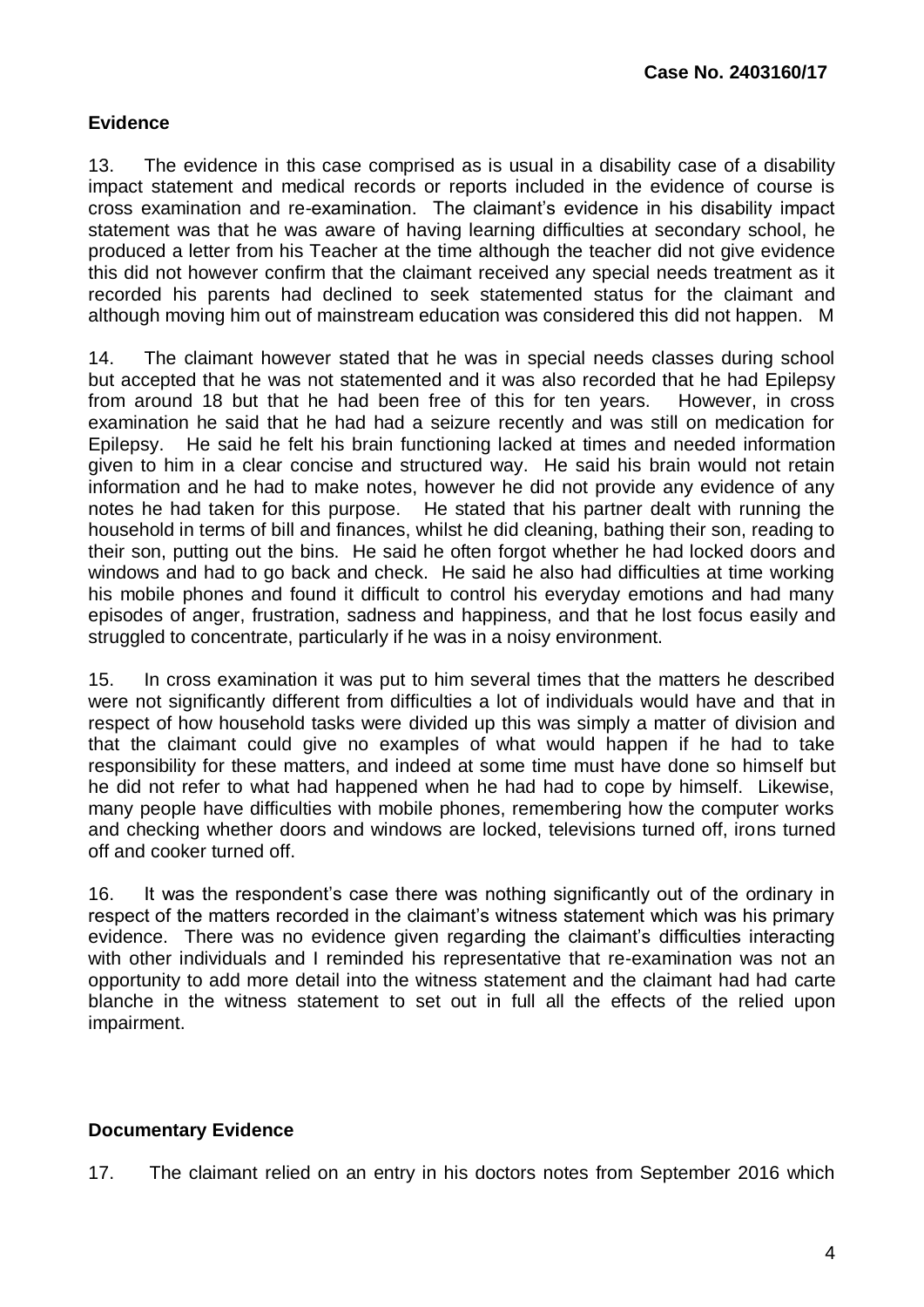stated "says he feel he has ADHD since he was (young) but was never seen by a specialist, has been struggling with jobs as he gets very easily upset and angered, particularly when he is thrown off the rail, finds it difficult to function in wide circles of people as he is often misunderstood and branded stupid and dim, says he struggles with new friendships and inter personal skills, has lost several jobs as a result of this, gets very angry when other people mock him or laugh at him, has also struggled with previous relationships but has been with the same partner now for seven years. The doctor questioned whether it was a behavioural personality disorder and referred him to mental health services.

18. The claimant produced a letter from Lancashire Care NHS Foundation Trust from Mr Malik Heys which was three and a half pages long but was mainly a narrative and recorded that the claimant had insisted on having a ADHD assessment as a friend had told him that it sounded like he had ADHD, the writer of the letter felt there was not sufficient time for him to make progress that day

19. However on 25 October he did set out a summary which stated diagnosis "evidence of patterns of behaviour that deviate from typical range in cognition and affectivity. Traits of personality difficulties comprising of inflated sense of self-importance, lack of empathy, frequent envy of others, liable to outbursts of anger and low tolerance to frustration." Mr Heys also recorded that the claimant strongly believed he had ADHD and said ' he has assertively requested a referral for…a specialist ADHD assessment …'

20. He was referred for an ADHD assessment, the practitioner Mr Malik Hayes did not arrange any further appointments directly with himself. The ADHD Assessor Miss Kirsty Gorman recorded her findings in a letter of 13 December 2016. This letter which was to Mr Hayes stated:

"Thank you for referring Anthony for consideration for an assessment of ADHD, I have completed the telephone Triage appointment with him today and I have explained to him that a full assessment is not indicated, the reason for this is that in ADHD the difficulties with attention, restlessness and impulsivity are both pervasive and persistent and what Anthony describes are more transient problems.

She went on to say

"I have discussed with him that as an assessment for ADHD it has not indicated we will be discharging him however I have also discussed with him that a level of reaction to change, issues with processing information and feeling that he does this differently to others and possibly over-sensitivity might indicate that a referral for a specialist assessment for Autistic Spectrum Disorder might be indicated and that I would feel this back for your consideration"

21. It appears that the claimant was then recommended to contact a Charity dealing with Autism Spectrum Disorders 'Action for ASD', there was an undated letter from them to him which said:-

"I am writing regarding the screening assessment you had recently, I have collated the information and the results do indicate that you fulfil the requirements for a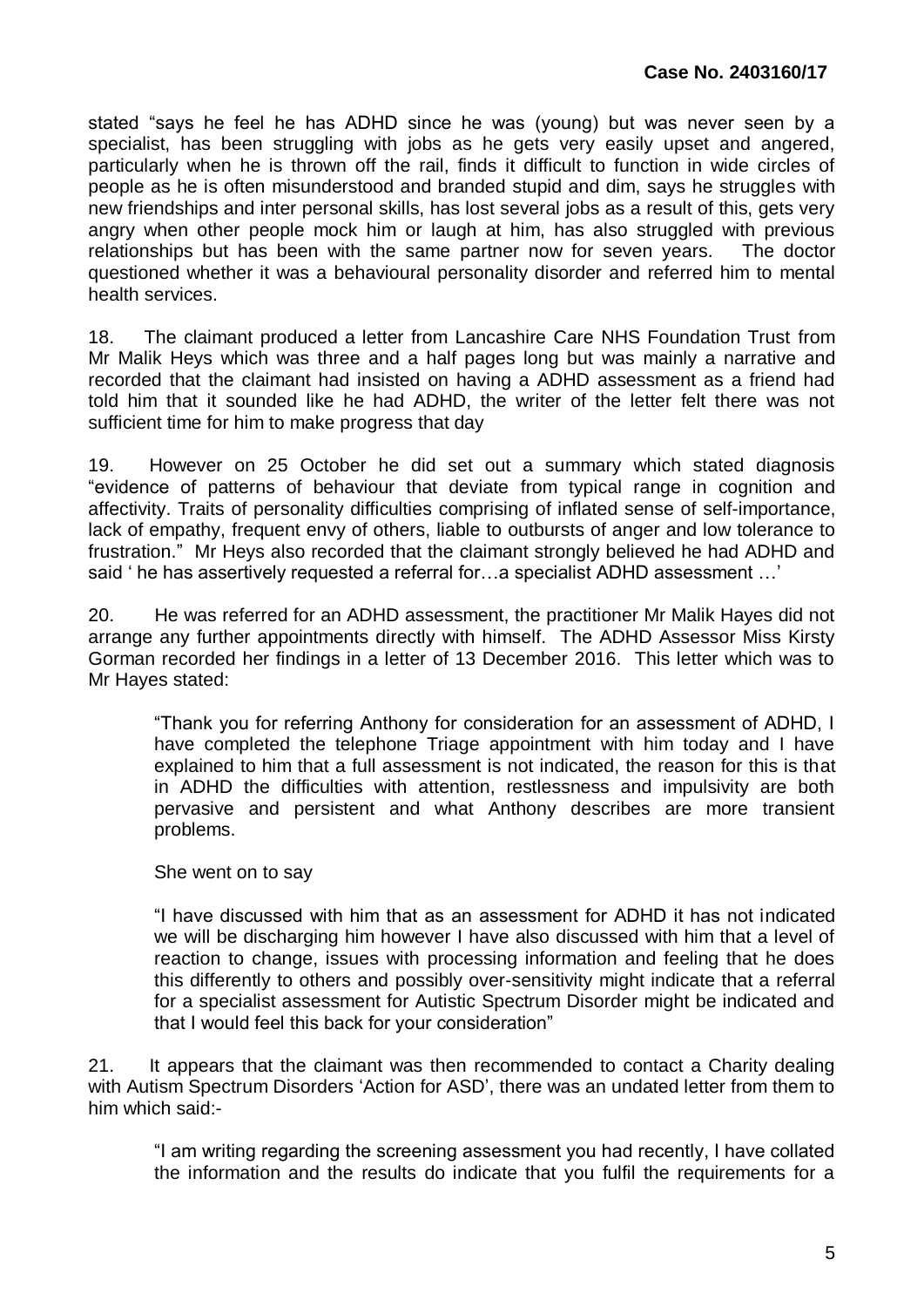possible diagnosis of Asperger's Syndrome, I stated at the meeting that the screening assessment is simply a tool we use to give an idea of whether further clinical testing is warranted and does not given an official diagnosis of an Autism Spectrum Condition. In order for you to be assessed in more detail with a view to getting an official diagnosis it is necessary for you to be referred for a full diagnostic assessment. Our appointment system has changed recently and we are allocating appointment in six-week blocks so for your details to be in place on a waiting list, I am unable to give an exact date but the appointment may take up to twenty-four weeks …. Please be assured we are doing all we can to keep our waiting times for appointments to a minimum, a letter will be sent out to you after twelve weeks to update you regarding your appointment".

22. Then details were given where the claimant could find further information.

23. The claimant did not bring any further correspondence from this organisation but said he had rung them and they said he was  $40<sup>th</sup>$  on the list for assessment but in the period from when he had been referred which presumably was sometime early 2017 he had not heard anything from them and as mentioned had no paperwork to suggest an appointment had been arranged.

#### **Submissions**

24. The claimant submitted that Mr Hey's comment in his report of 25 November was sufficient to establish that the claimant had an impairment and that the evidence showed that this had a substantial adverse effect. He relied on the fact that he had had difficulties since being at secondary school to establish long term.

# **Respondent's Submission**

25. The respondent submitted that the claimant's oral evidence did not disclose any substantial adverse effects but merely difficulties that many people had in the normal course of events, his domestic arrangements were through choice not necessity and that no evidence had been produced to corroborate any of the contentions in his disability impact statement, nor did the reports establish any diagnosis and, whilst diagnosis was not necessary, in a case as nuanced as this it was required.

# **Conclusions**

26. I find that the claimant was not disabled for the following reasons.

27. Firstly, the matters in the disability impact statement were very limited and very few cogent examples were provided, it was full of generalisations as referred to above for examples, no examples of the notes the claimant has taken in order to remember matters, either at home or at work were provided, there was no corroboration from his partner as to his difficulties, nor was there any reference to difficulties with social interactions with others.

28. In addition, the "medical" evidence produced I find did not include a diagnosis, bearing in mind the case law in a case of this type this was important. There was a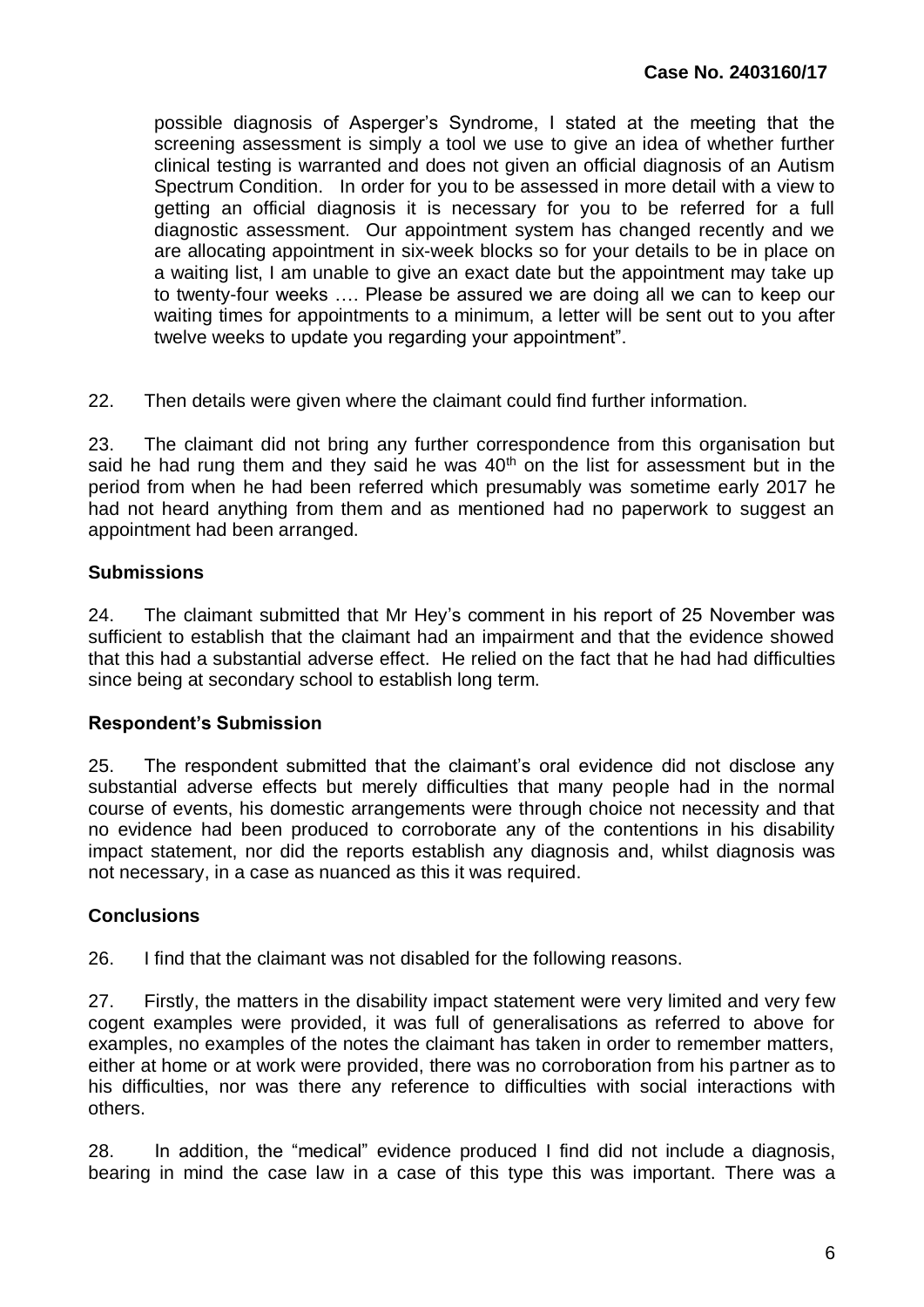description of the claimant's situation from a mental health practitioner, Mr Heys, with a heading 'diagnosis' but this appeared to me to be simply descriptive. Neither did it support a finding of substantial adverse effect, given that it said merely that he deviated from what was typical. Further the matters referred to in this report were different from those in his disability impact statement as the majority of his time with Mr Heys was spent describing his difficult childhood, his anger issues and his need for attention. These comprised of as described by Mr Malik Heys in that diagnosis section, traits of personality difficulties comprising of inflated sense of self-importance, lack of empathy, frequent envy of others, liability to bouts of anger and a low tolerance to frustration.

29. There was no concrete examples of how these traits translated themselves into substantial adverse effect on day to day activities.

30. Relying on the Dunham case I find that this is insufficient evidence to establish the claimant has an impairment which had substantial and adverse effect on his day to day activities and has done so long term. The claimant may have Asperger's or Autism or he may have a mild Personality Disorder – he does not have a diagnosis at present of any of those

31. . However concentrating entirely on the evidence he has provided which has to be viewed in the context of no supporting medical evidence it is simply too vague, lacking in detail and total lacking in the independent corroboration.

32. Accordingly, I find the claimant has not established he is disabled within the meaning of the 2010 Act.

Employment Judge Feeney

Date: 24<sup>th</sup> September 2018

ORDER SENT TO THE PARTIES ON 28 September 2018

**\_\_\_\_\_\_\_\_\_\_\_\_\_\_\_\_\_\_\_\_\_\_\_\_\_\_\_\_\_**

................................................................

................................................................

FOR THE TRIBUNAL OFFICE

**(1) Any person who without reasonable excuse fails to comply with an Order to**